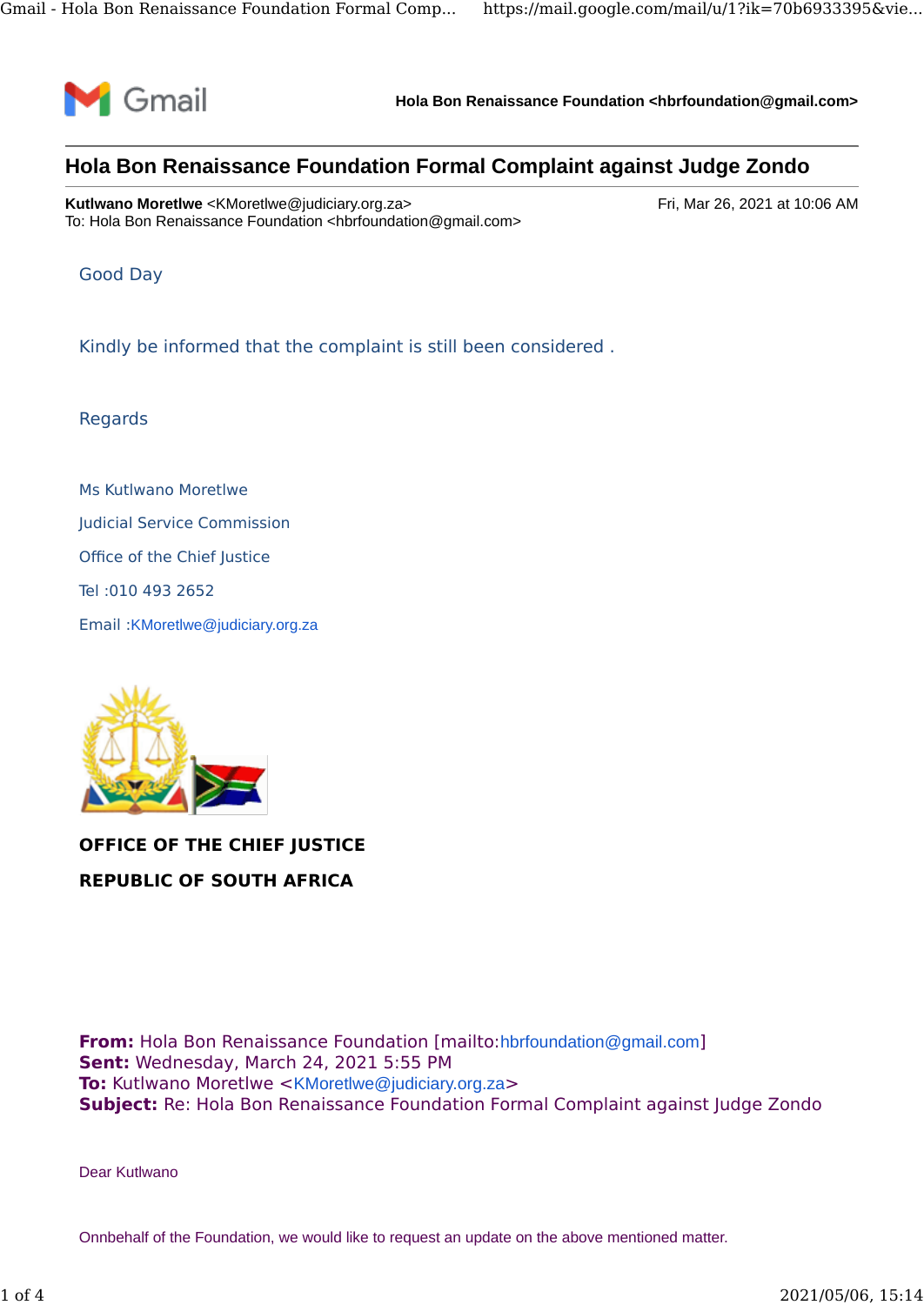## **Regards**

Mr Mothopeng

Hola Bon Renaissance Foundation

Tel No: 0681596956

Cell No: 0840544733

Email: hbrfoundation@gmail.com

On Thu, 25 Feb 2021, 13:38 Kutlwano Moretlwe, <KMoretlwe@judiciary.org.za> wrote:

Dear Mr Mathopeng

We hereby acknowledge receipt of your complaint and it shall be forwarded to the Judicial Conduct Committee for their consideration.

Regards

Ms Kutlwano Moretlwe

Judicial Service Commission

Office of the Chief Justice

Tel :010 493 2652

Email :KMoretlwe@judiciary.org.za

kyjghyukjhncid:image002.gif@01D51D47.3D36C220

## **OFFICE OF THE CHIEF JUSTICE**

## **REPUBLIC OF SOUTH AFRICA**

**From:** Hola Bon Renaissance Foundation [mailto:hbrfoundation@gmail.com] **Sent:** Thursday, February 25, 2021 12:45 PM **To:** Kutlwano Moretlwe <KMoretlwe@judiciary.org.za> **Cc:** Malungelo. Book. Newsroom Africa. Media <malungelo.booi@newsroomafrika.tv>; Phethuvuyo Gagai <pgagai@judiciary.org.za>; tebogo.monama@media24.com; legal@hbrfoundation.org.za; info@hbrfoundation.org.za **Subject:** Re: Hola Bon Renaissance Foundation Formal Complaint against Judge Zondo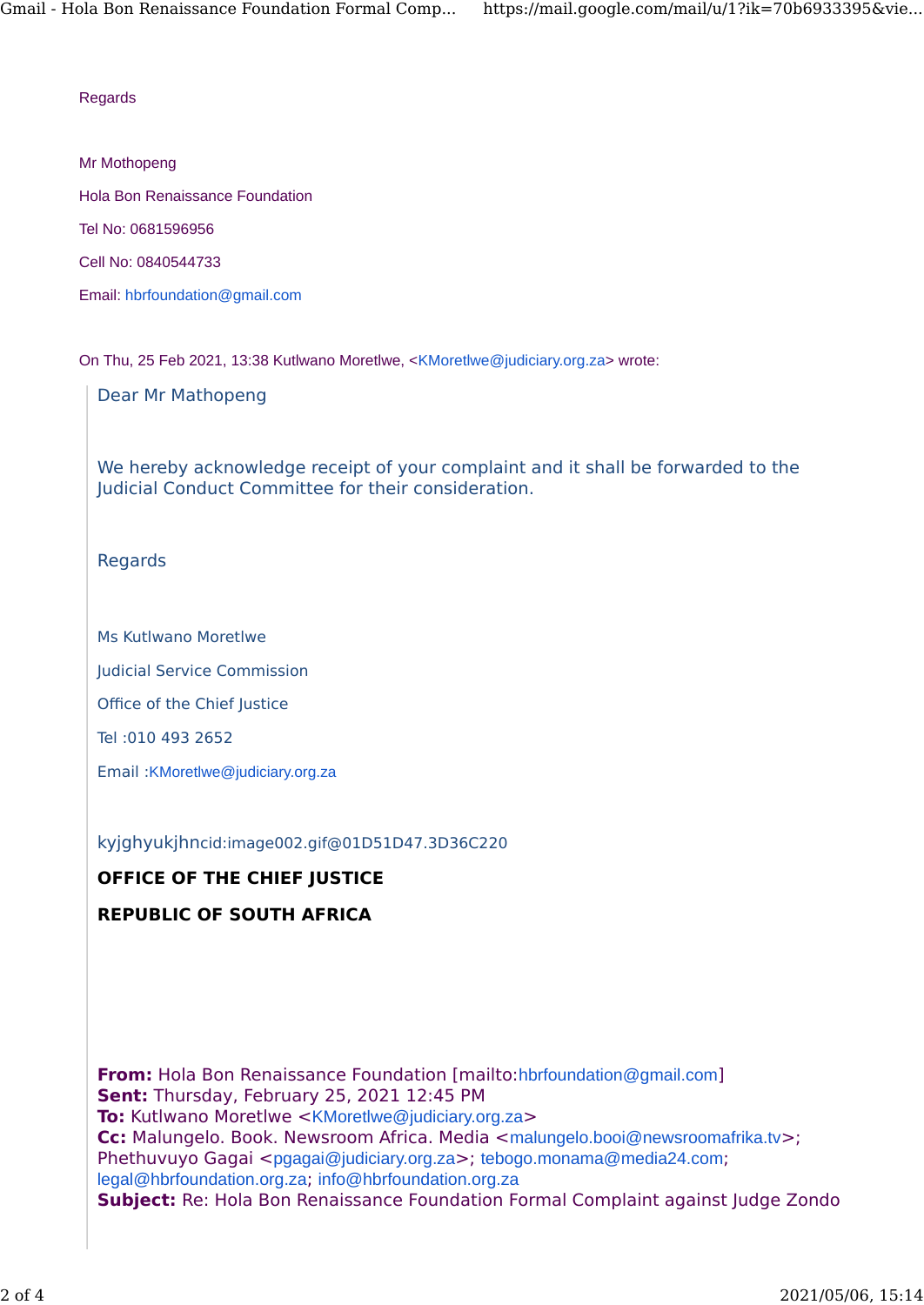| Dear Kutlwano Moretlwe                                                                                                                                                                                                                                                            |
|-----------------------------------------------------------------------------------------------------------------------------------------------------------------------------------------------------------------------------------------------------------------------------------|
| Kindly confirm receipt of email                                                                                                                                                                                                                                                   |
| Regards                                                                                                                                                                                                                                                                           |
| Mr Mothopeng                                                                                                                                                                                                                                                                      |
|                                                                                                                                                                                                                                                                                   |
|                                                                                                                                                                                                                                                                                   |
| On Wed, Feb 24, 2021 at 12:31 PM Hola Bon Renaissance Foundation <hbrfoundation@gmail.com> wrote:</hbrfoundation@gmail.com>                                                                                                                                                       |
| Dear Kutlwano Moretlwe                                                                                                                                                                                                                                                            |
| With reference to the above mentioned subject                                                                                                                                                                                                                                     |
| Kindly find our attached document complaint against Judge Zondo for your attention                                                                                                                                                                                                |
| Complaint form and Annexure 1-6                                                                                                                                                                                                                                                   |
| Kindly note for the matters that was before the Judicial Commission of Inquiry into Allegations of State<br>Capture, Corruption and Fraud in the Public Sector including Organs of State in terms<br>Proclamation No.3 of 2018 published in Gazette No. 41403 "Zondo Commission". |
| Your acknowledge of receipt would be highly appreciated                                                                                                                                                                                                                           |
| <b>Regards</b>                                                                                                                                                                                                                                                                    |
| Mr Mothopeng                                                                                                                                                                                                                                                                      |
| Chairperson of Hola Bon Renaissance Foundation                                                                                                                                                                                                                                    |
| Tel No: +27681596956                                                                                                                                                                                                                                                              |
| Cell No: +27840544733                                                                                                                                                                                                                                                             |
| email: hbrfoundation@gmail.com or info@hbrfoundation.org.za                                                                                                                                                                                                                       |
| www.hbrfoundation.org.za                                                                                                                                                                                                                                                          |
| <b>Disclaimer</b>                                                                                                                                                                                                                                                                 |

The information contained in this communication from the sender is confidential. It is intended solely for use by the recipient and others authorized to receive it. If you are not the recipient, you are hereby notified that any disclosure, copying, distribution or taking action in relation of the contents of this information is strictly prohibited and may be unlawful.